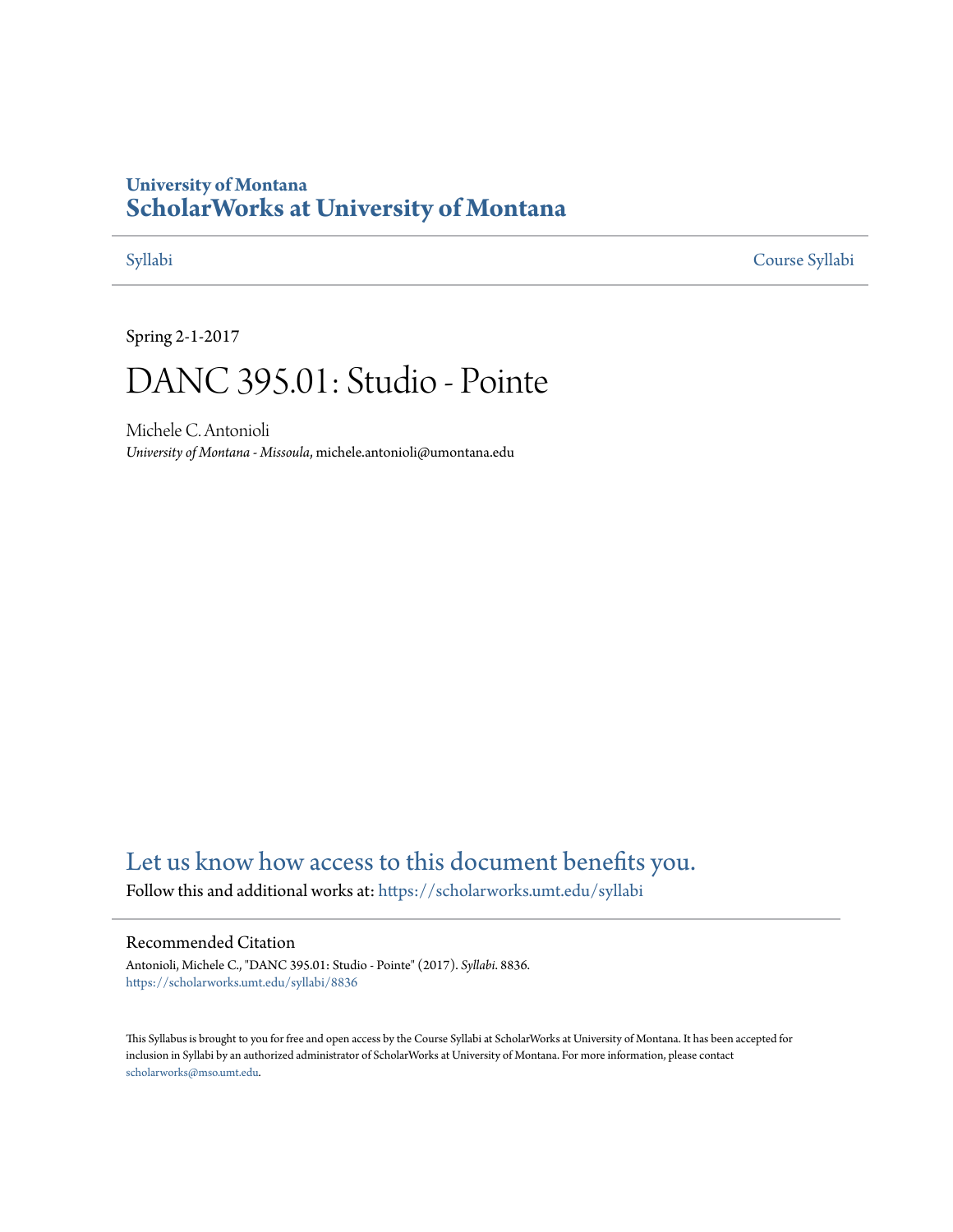Spring 2017 University of Montana School of Theatre & Dance DANC 395 Studio Pointe F 3:00-4:20 pm PARTV 035

Instructor: Michele Antonioli Office: PARTV 184 Office Hours: M 1:30-2:30pm; W 1:30-2:30pm; Th 10-11am [michele.antonioli@umontana.edu](mailto:michele.antonioli@umontana.edu)

#### **COURSE PURPOSE**

This is an intermediate level pointe technique class. Students will explore and strengthen intermediate level pointe skills within the traditional format of a ballet class that includes intermediate level pointe barre work and intermediate level pointe center work.

#### **COURSE OBJECTIVES**

To give dance students an opportunity to practice intermediate pointe skills in a traditional ballet class format. Students will build strength, improve technical skills, continue to work on intermediate level pointe turns and improve artistry. Students will learn several traditional variations from the classical repertoire.

#### **METHODOLOGY**

Classes will primarily consist of a period of warm up for muscles, introduction of pointe vocabulary and concepts and perfecting of skills at barre and in the center.

### **REQUIREMENTS**

Please see Dance Technique Class Requirement handout for details.

#### **GRADING**

#### **Attendance:**

Students are required to attend all classes. There will be two excused absences. Each additional absence will lower the grade 1/3 point**.** 

For additional grading criteria, please refer to Dance Technique Class Requirements and Grading.

This class does not have a final.